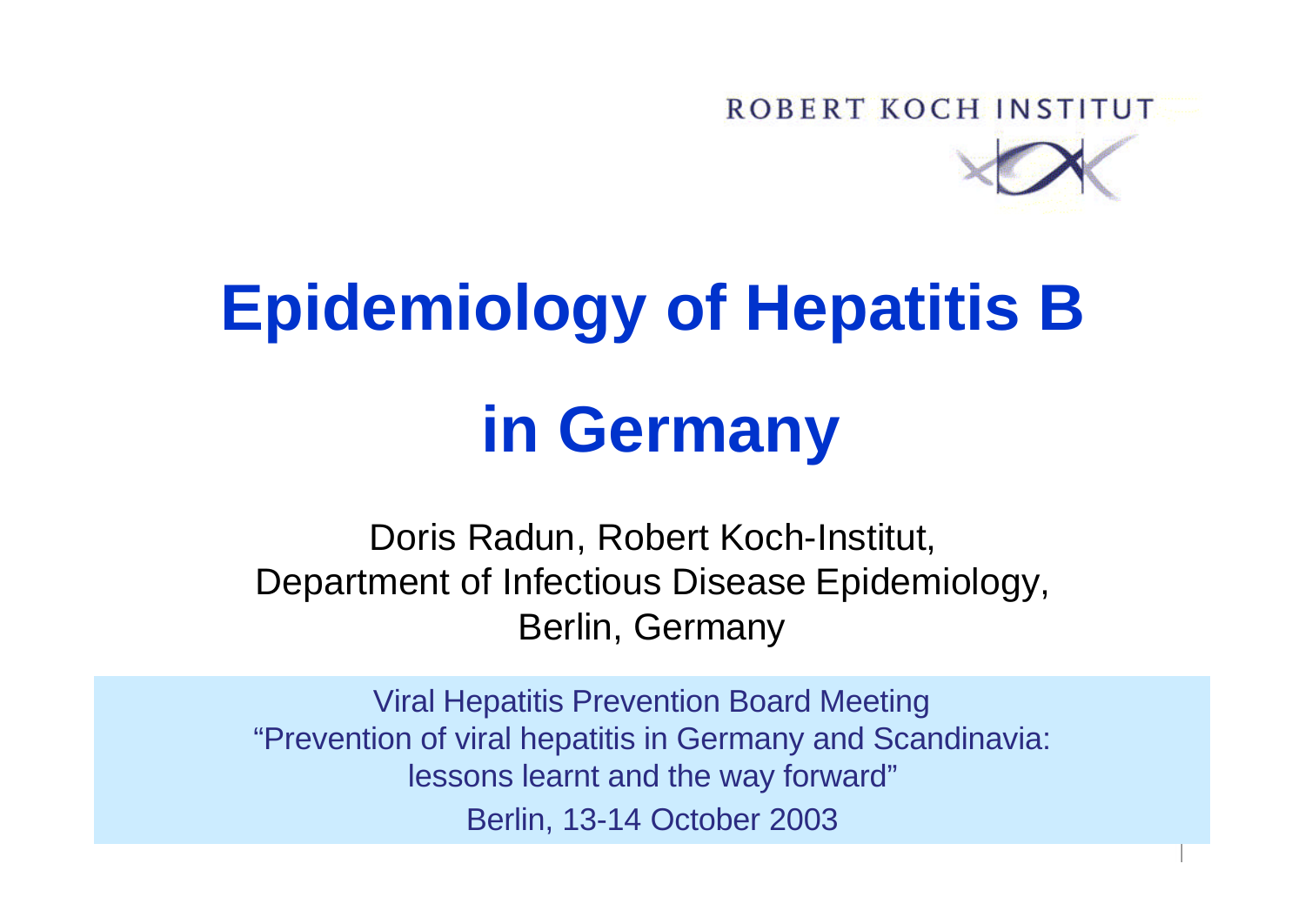## **Sources of information**

#### **Notification system** | annual incidence

#### **Serosurveys** | seroprevalence **Blood donors' data** | seroprevalence

**National Bureau of**  morbidity, mortality **Statistics**

 demographics risk factors vaccination status incidence

ROBERT KOCH INSTITU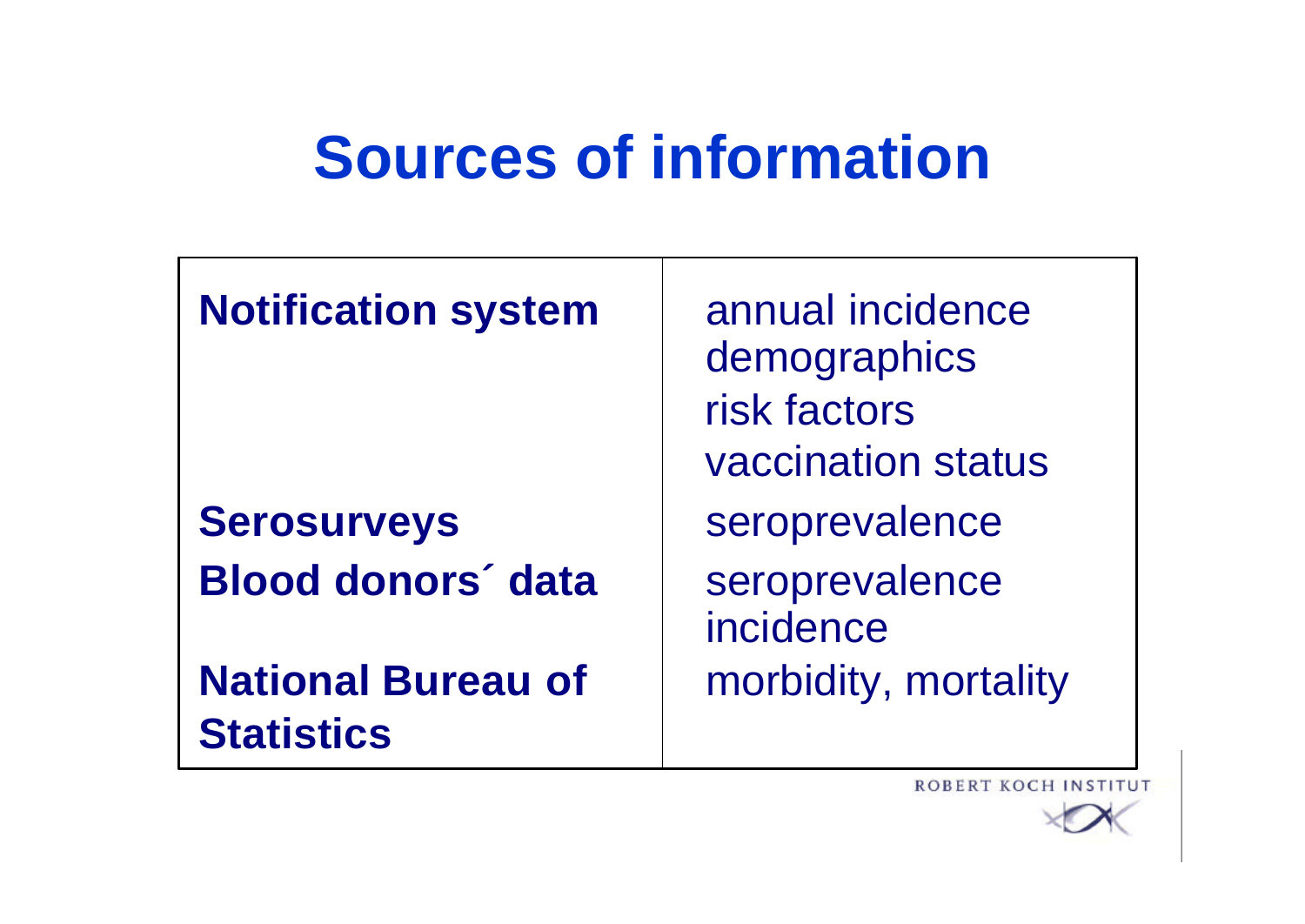## **Notification of hepatitis B in Germany**

- mandatory since 1980 (West), 1983 (East)
- 2001: new Infectious Disease Law introduces specific case definition
- clinicians and laboratories report to local health department
- local health department merges information
- information is passed on to state, then to national level

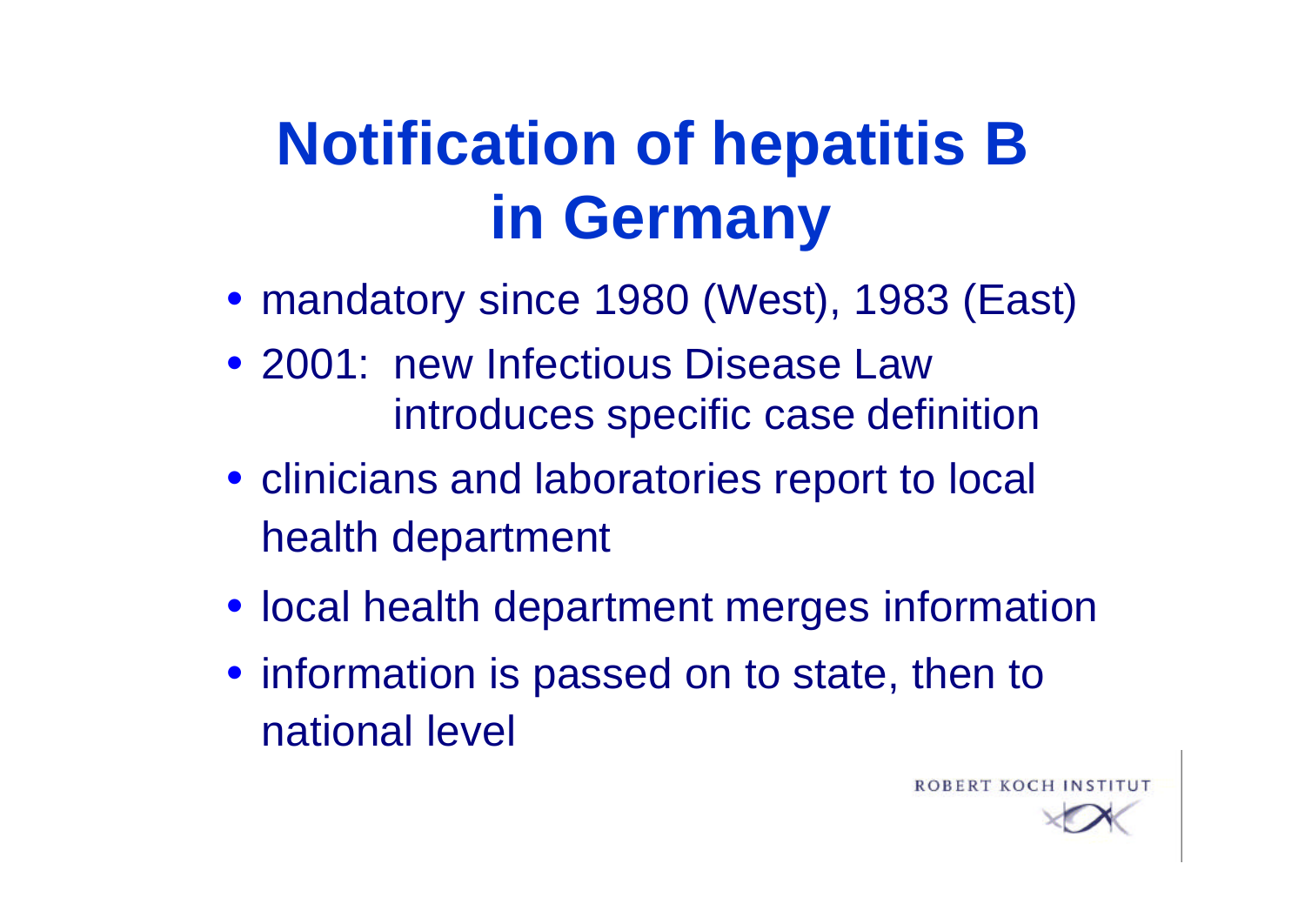### **Case definition**

### **Clinical picture + laboratory findings**

(acute infection) HBs-Ag confirmed HBc-IgM HBV-DNA

=**reference definition**

ROBERT KOCH INSTITU

#### Also reportable

- laboratory findings positive, symptoms absent
- laboratory findings positive, symptoms unknown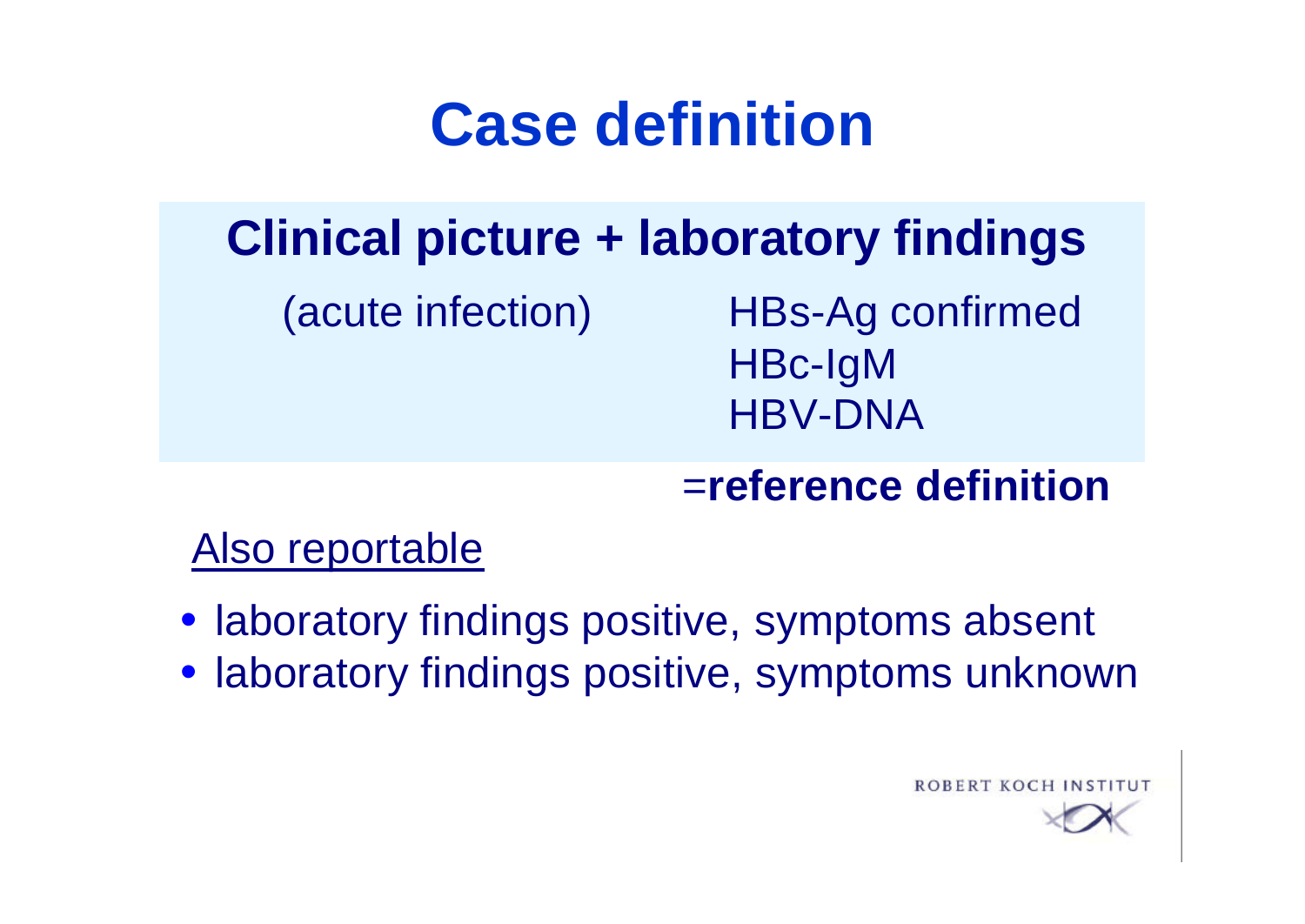## **Advantages of the new surveillance system (2001)**

- standardised case definition
- reporting of
	- •risk factors**\***
	- travel history
	- vaccination status
	- hospitalisation data

\* enhanced surveillance of hepatitis B and C (in collaboration with HepNet, a German network of competence) [www.kompetenznetz.hepatitis.de]

ROBERT KOCH INSTI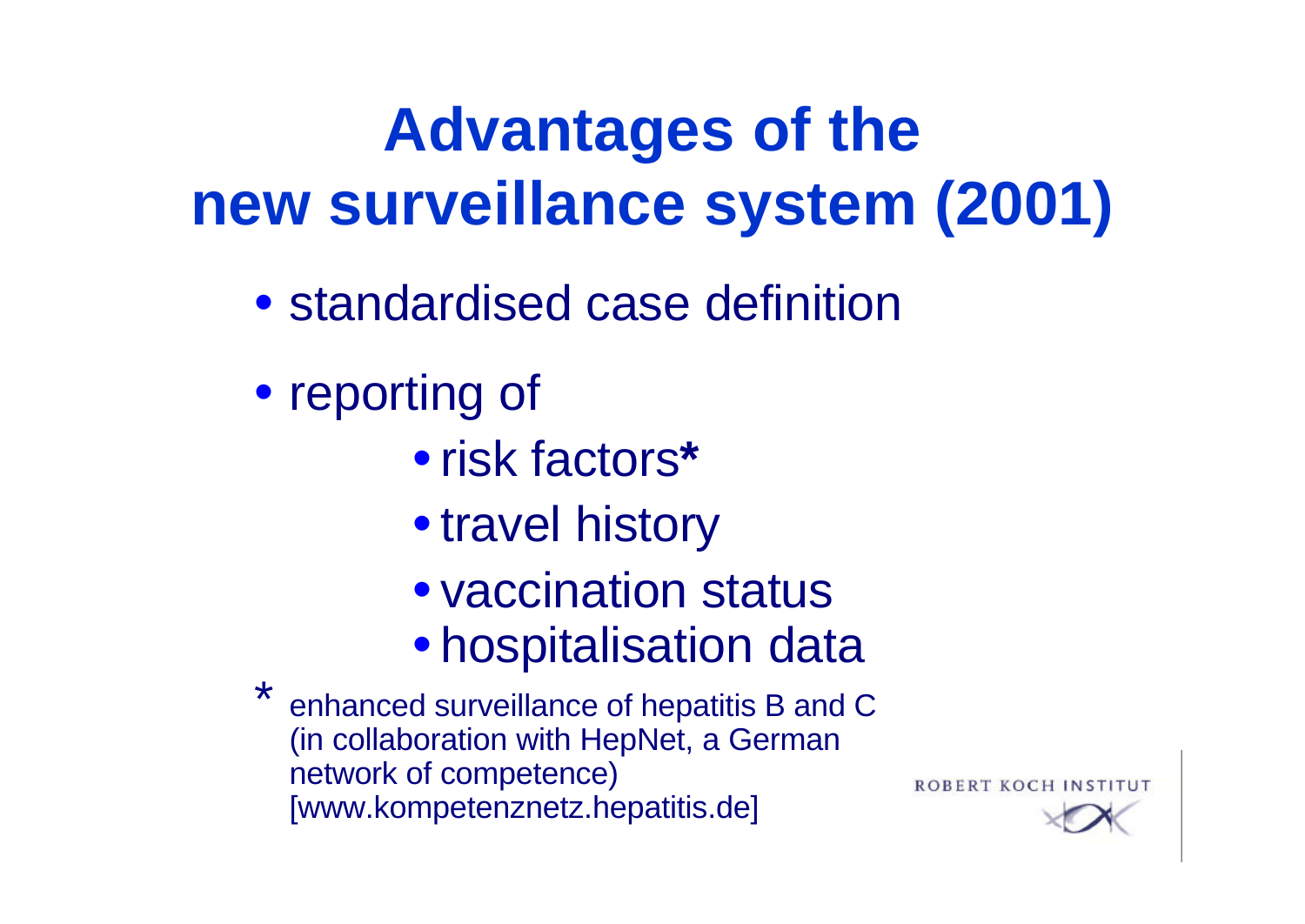## **Serosurveys in general population**

| <b>Author</b>      | Year    | <b>Sample</b><br><b>size</b> | <b>Prevalence (%) (95% CI)</b>            |                                                                                  |
|--------------------|---------|------------------------------|-------------------------------------------|----------------------------------------------------------------------------------|
| <b>Thefeld</b>     | 1990-92 | 7430                         | anti-HBc<br><b>West</b><br>East           | 6.1<br>6.5<br>5.2                                                                |
| <b>Thierfelder</b> | 1998    | 6748                         | anti-HBc<br>West<br>East<br><b>HBs-Ag</b> | $7.0 (7.0 - 7.6)$<br>$7.7$ $(7.0-8.4)$<br>$4.3$ $(3.2-5.3)$<br>$0.6$ $(0.4-0.8)$ |
| <b>Jilg</b>        | 1993-96 | 5305                         | anti-HBc<br><b>HBs-Ag</b>                 | $8.7$ $(7.9-9.5)$<br>$0.6$ $(0.4-0.8)$                                           |

Thefeld W; Bundesgesundheitsblatt 1994 Thierfelder W; Eur J Epidemiol 2001 Jilg W; J Medical Virol 2001

**ROBERT KOCH INSTITUT** 

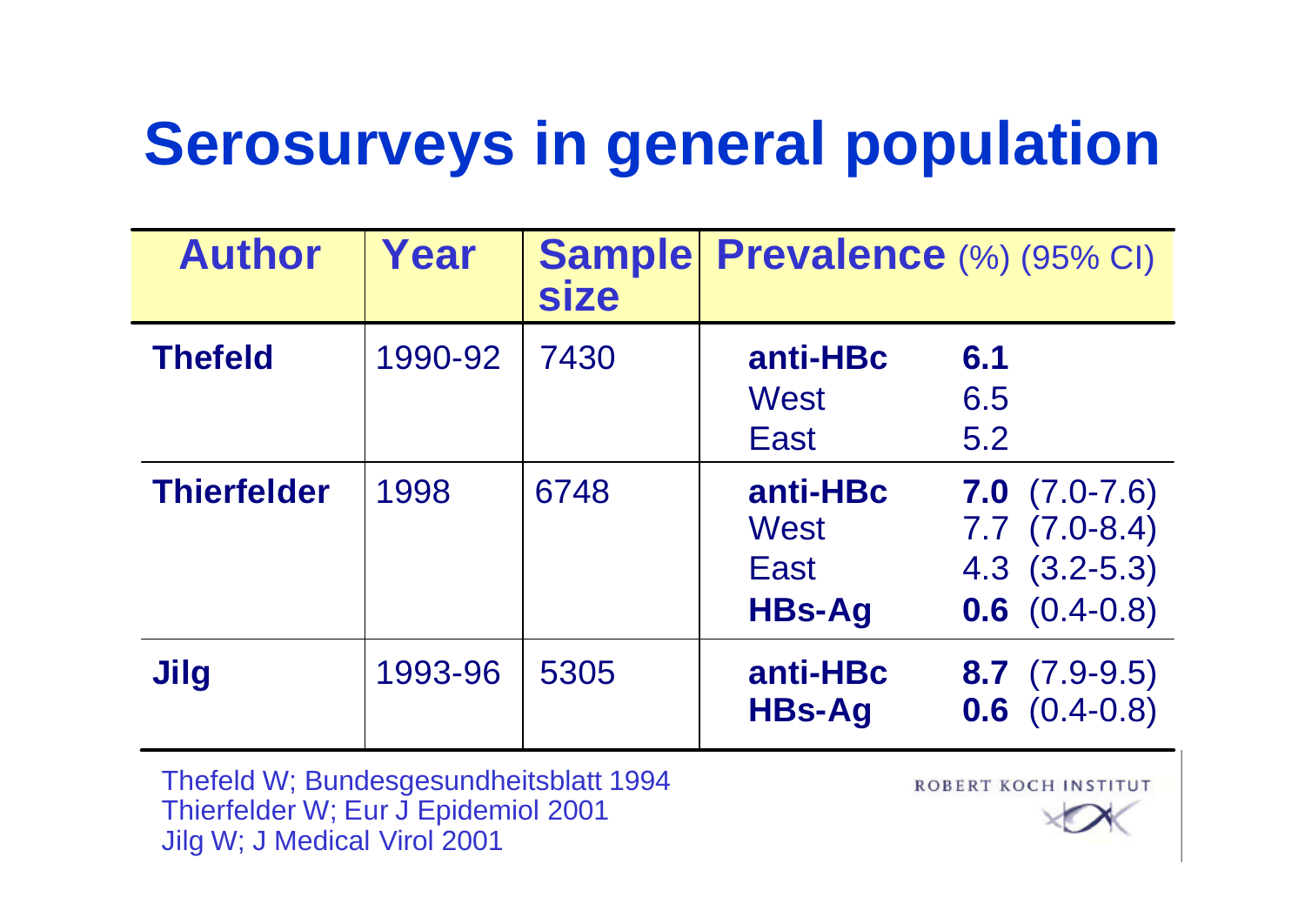#### **Prevalence of anti-Hbc antibodies by age groups, Eastern and Western states, Germany, 1998 (n=6748)**

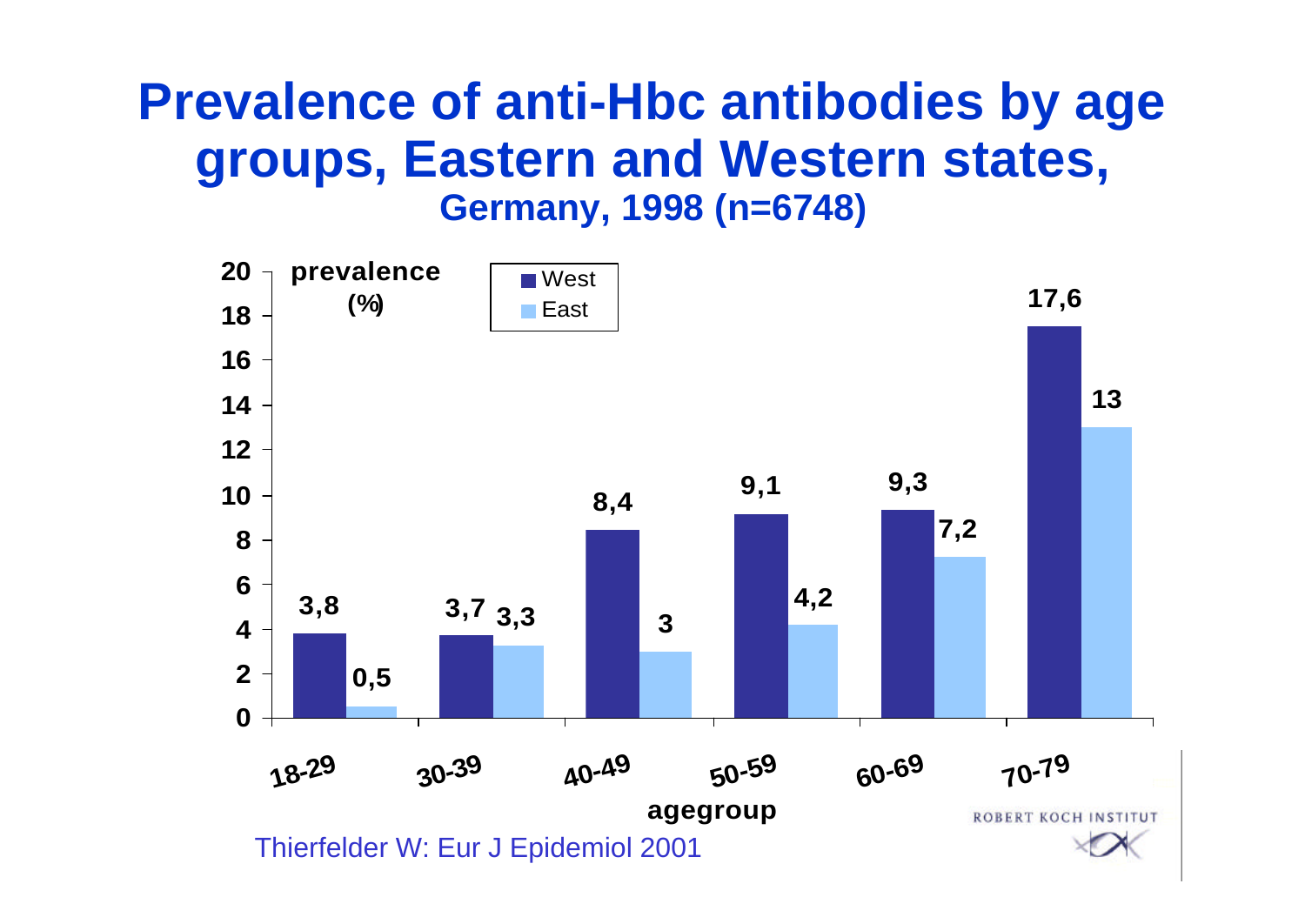### **Incidences of hepatitis B in Eastern and Western states, Germany, 1993-2002 (Notification data)**

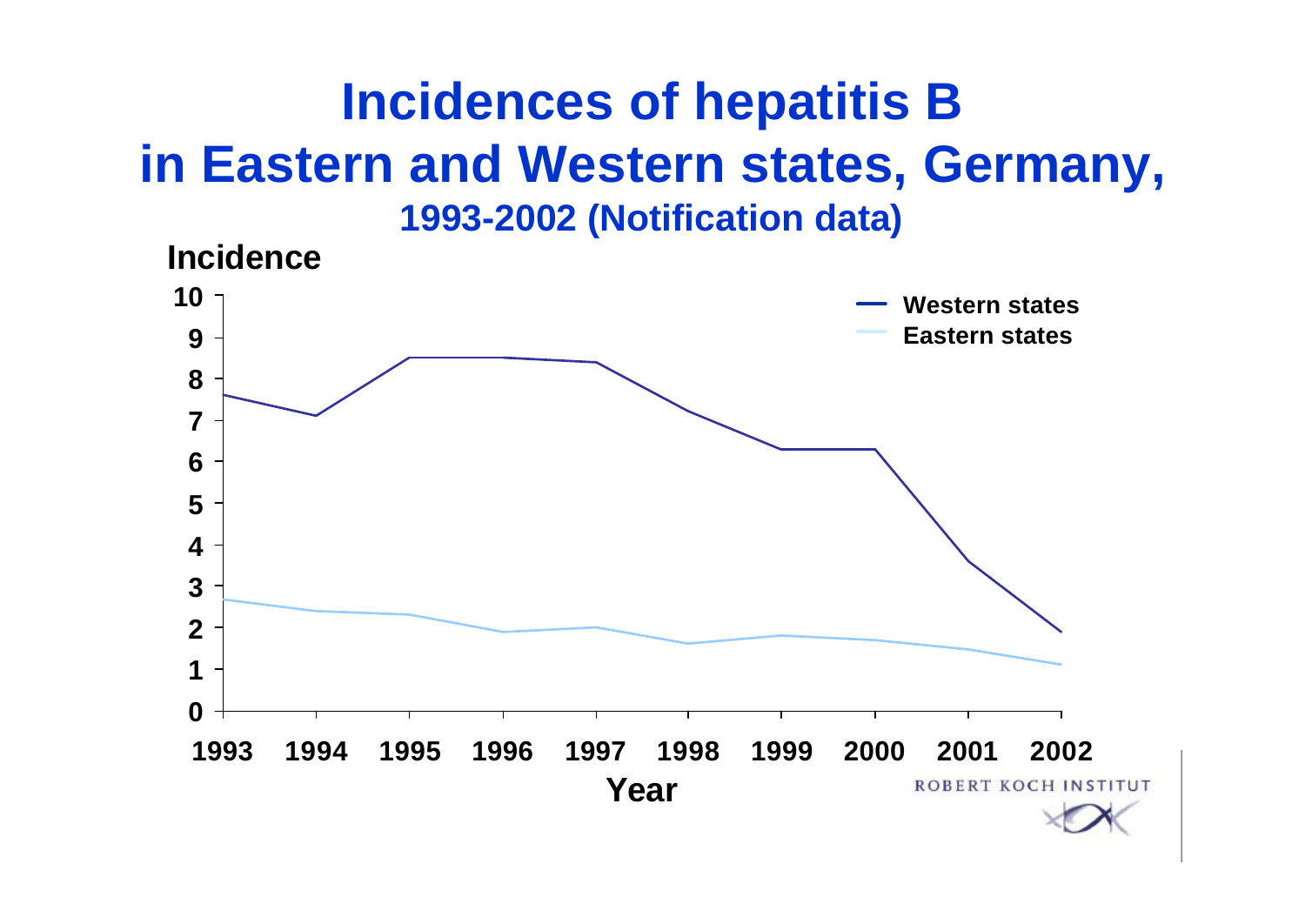### **Notified cases of hepatitis B, Germany, 1997-2002 No. of cases Incidence**

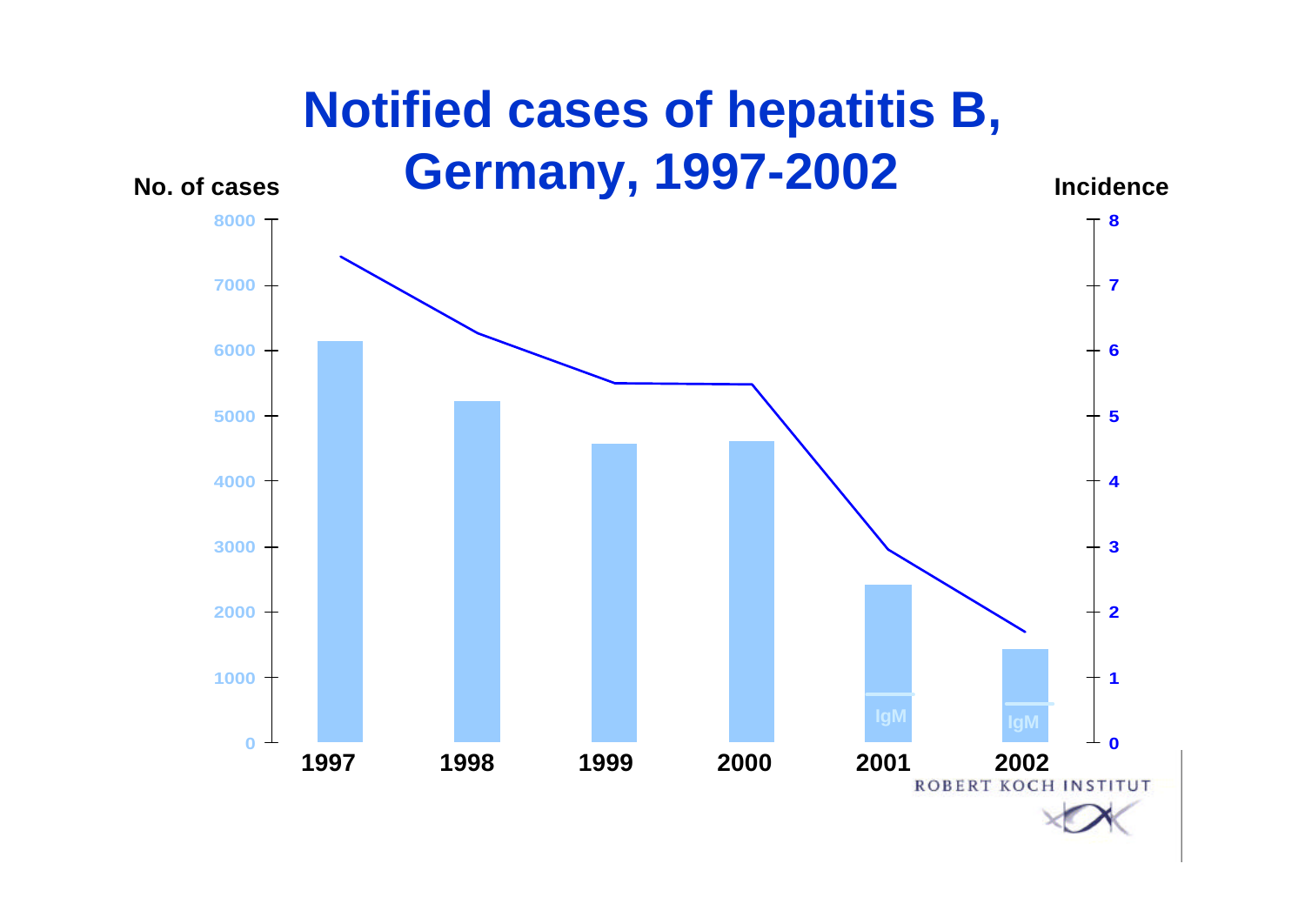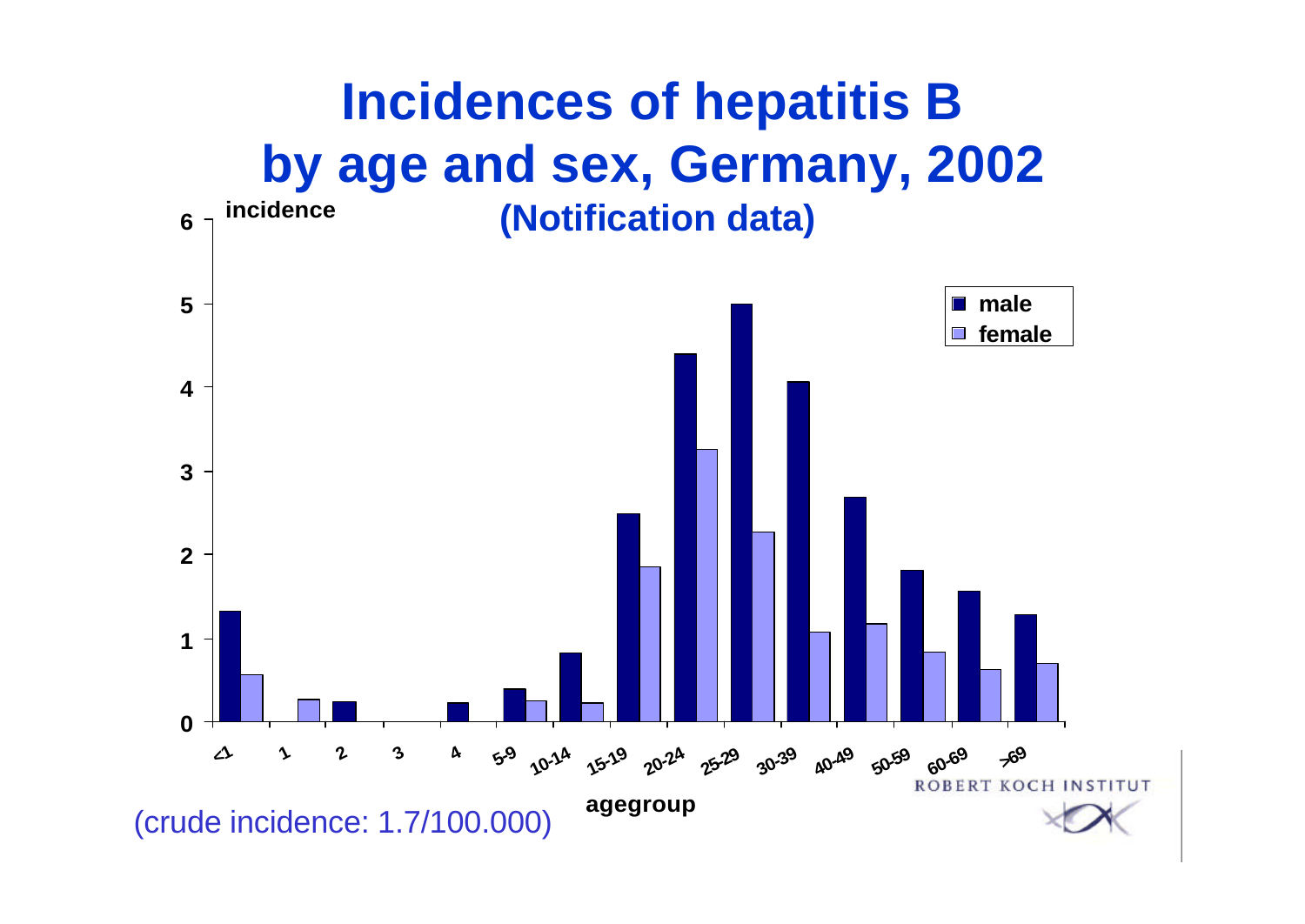#### **Number of deaths due to hepatitis, hospitalisation data, Germany, 1998-2001**



Data source: National Bureau of Statistics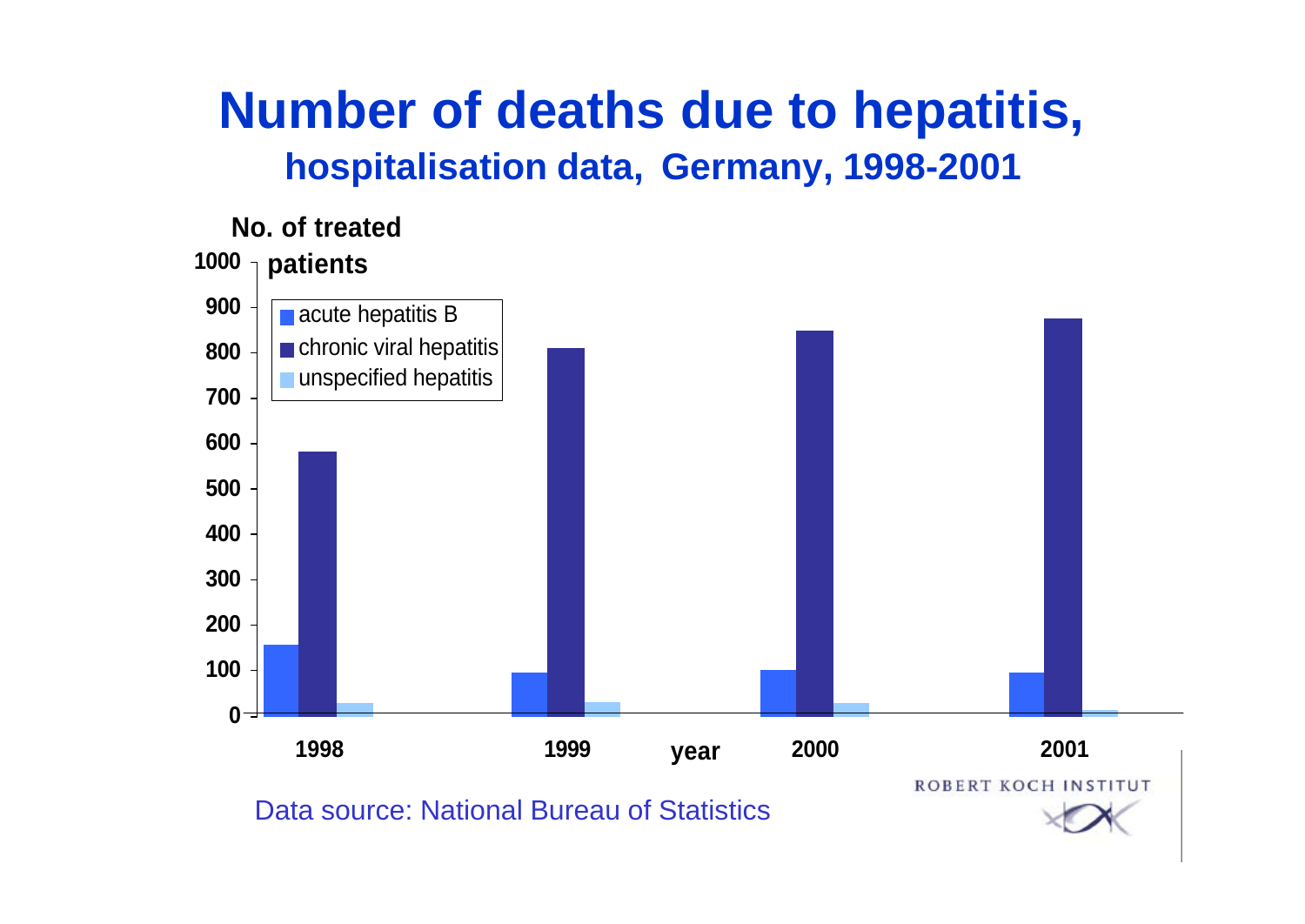**Main reported exposures for hepatitis B (German notification data, 2002, n=578)**

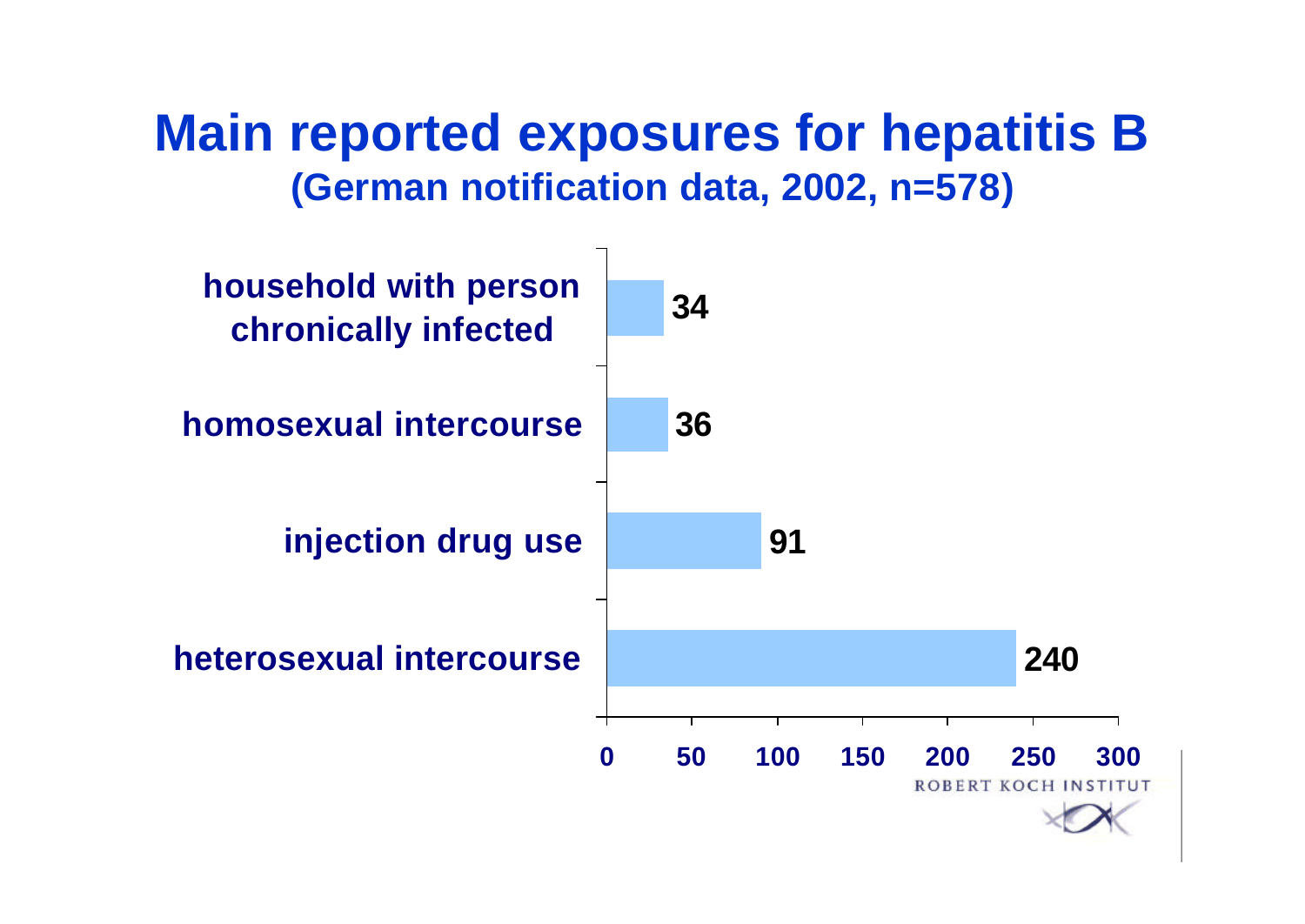### **Blood donors**

- since 1970, HBs-Ag-screening of blood products
- calculated residual risk for transfusiontransmitted hepatitis B (´97/´98): 1: 200 000<sup>1</sup>
- suspected cases of transfusion-transmitted infections are reported to the Paul-Ehrlich-Institut (since 1995, 11 reports of transfusion-transmitted hepatitis B)

**<sup>1</sup>** Glück D; Infusionsther Transfusionsmed 1999

ROBERT KOCH INST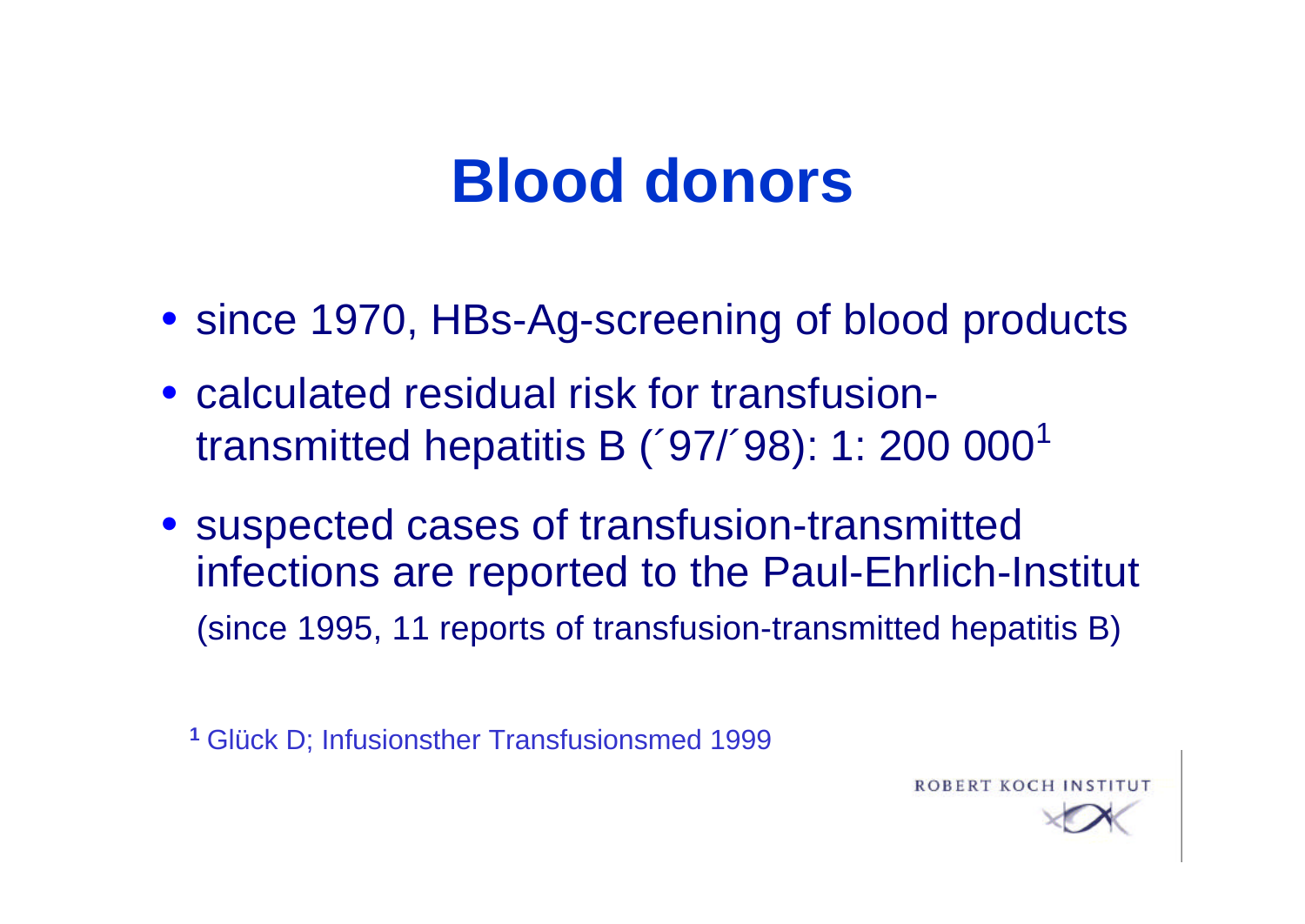### **Prevalence and incidence of hepatitis B markers in blood donors, 2001**

| <b>Population</b>              | <b>Prevalence Incidence</b><br>(HBs-Ag) | (HBs-Ag)                              |
|--------------------------------|-----------------------------------------|---------------------------------------|
| blood donors <sup>2</sup>      | 0.16%                                   | 1.43<br>100 000 donations             |
| general population $3, 4$ 0.6% |                                         | 2.96<br>100 000 inhabitants ×<br>year |

- **<sup>2</sup>** Offergeld R: Bundesges.blatt Ges.forsch Ges.schutz 2003
- **3** Thierfelder W; Eur J Epidemiol 2001
- 4 German Notification data; Yearbook 2001

ROBERT KOCH INSTIT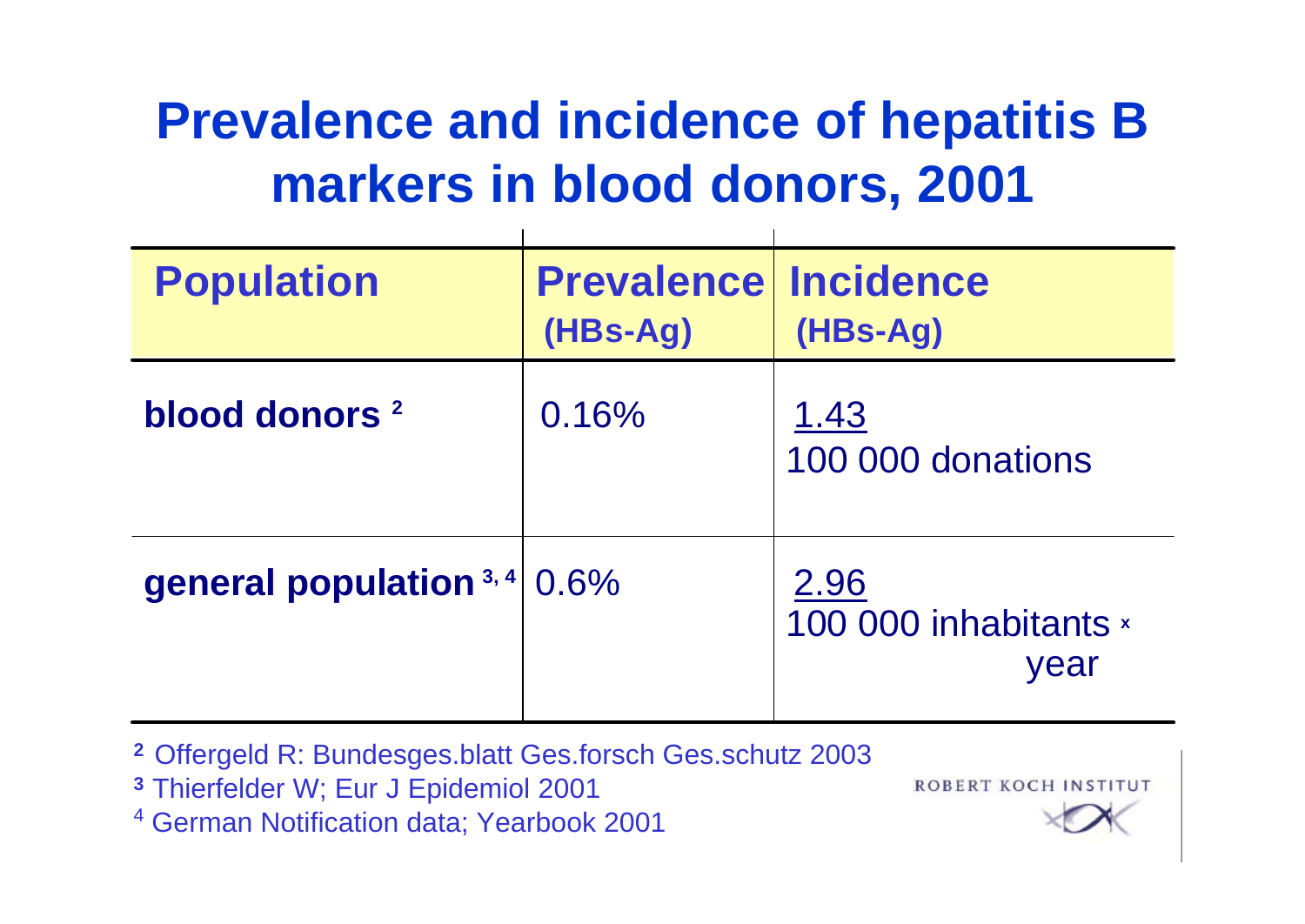### **Prevalence and incidence of hepatitis B markers in injection drug users, 1993-94**

| <b>Population</b>                 | <b>Prevalence Incidence</b><br>(antiHBc) |                                      |
|-----------------------------------|------------------------------------------|--------------------------------------|
| injection drug users <sup>5</sup> | 64%                                      | 26.3<br>100 person-years             |
| general population 6,7            | 7%                                       | 1.7<br>100 000 inhabitants ×<br>year |

**<sup>5</sup>** Stark K; Int J Epidemiol 1997 **6** Thierfelder W; Eur J Epidemiol 2001 <sup>4</sup>

**7** German Notification data; Yearbook 2002

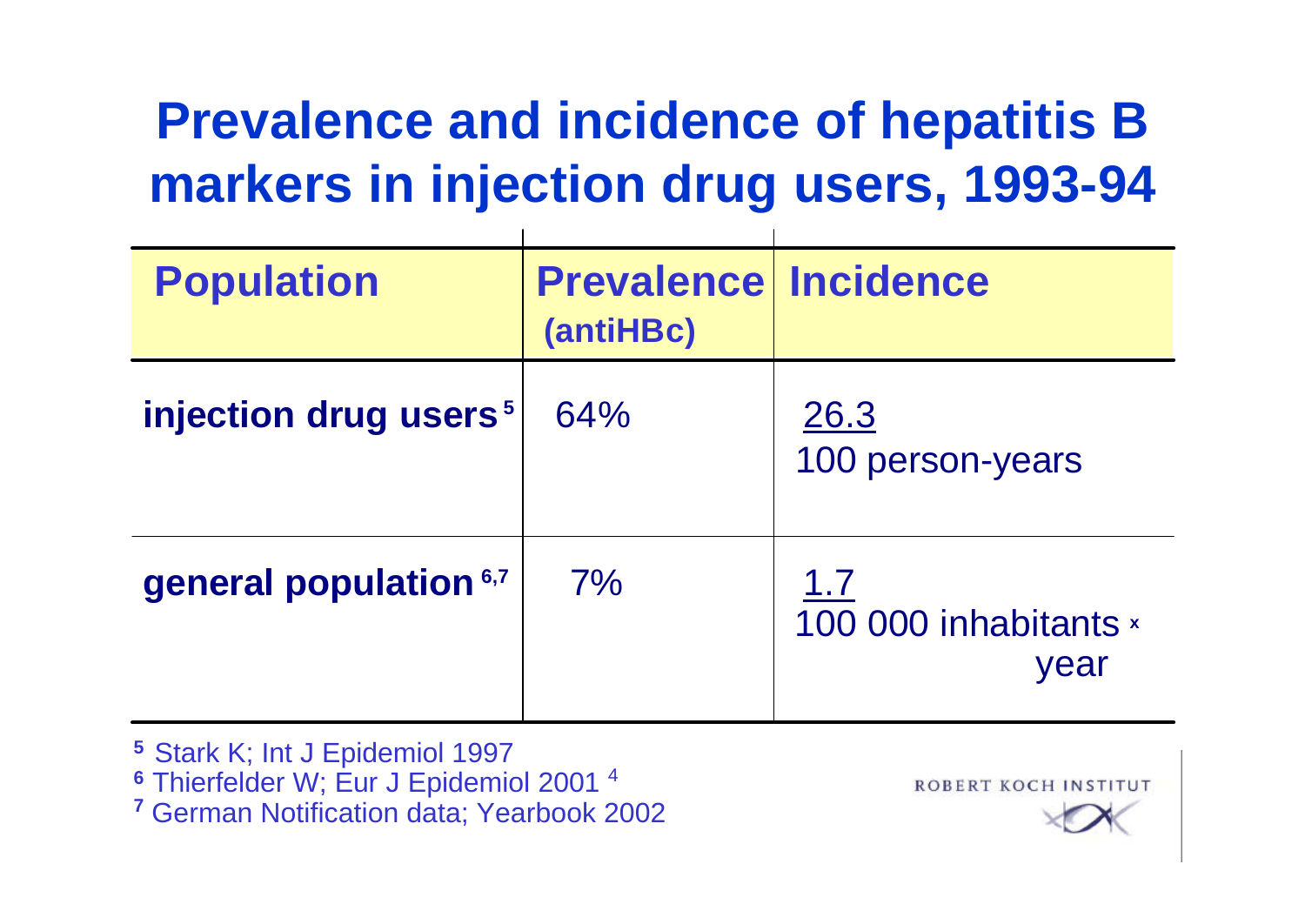## **Vaccination for hepatitis B**

- STIKO (German Standing Committee on Immunisation) provides guidelines
- until 1995, recommendation only for risk groups
- since 1995, in addition, standard vaccination for infants, children, adolescents
- vaccination coverage measured at school entry
- in 2000, two hexavalent combination-vaccines including hepatitis B were approved (EC)

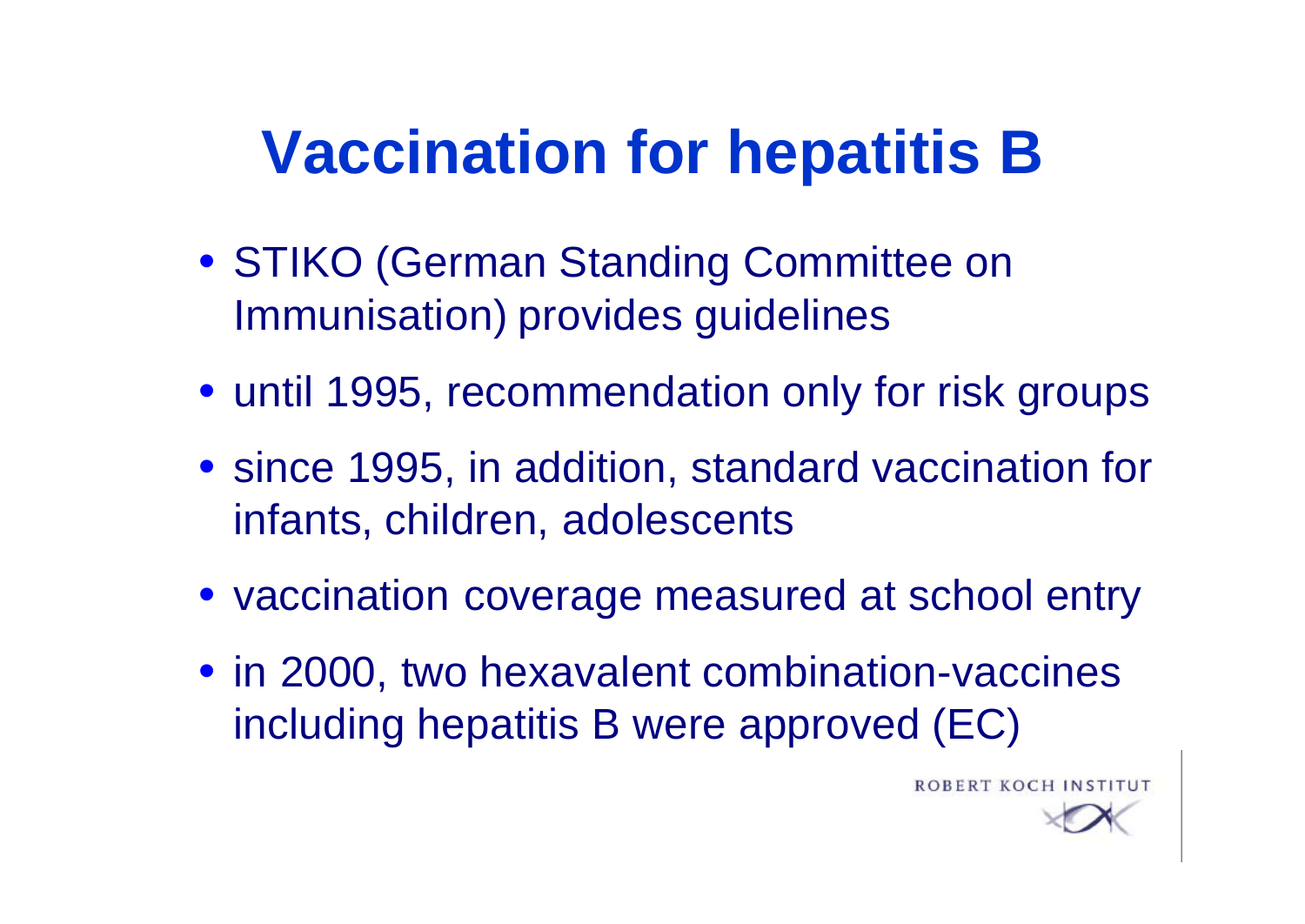### **Vaccination coverage for hepatitis B at school-entry, Germany, 1996-2002**

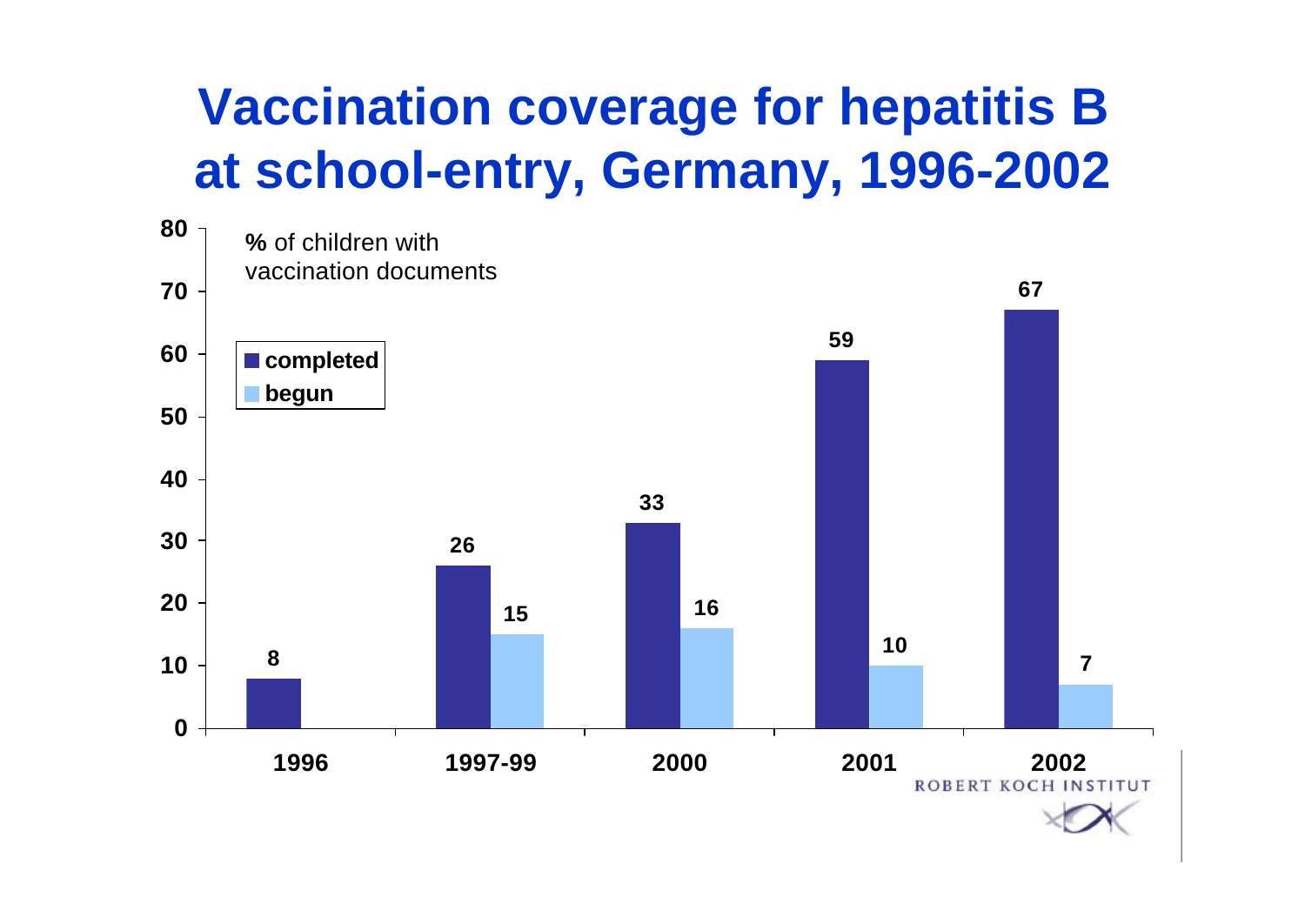#### **Vaccination coverage for hepatitis B at school-entry, 1997-2002 Eastern and Western states**

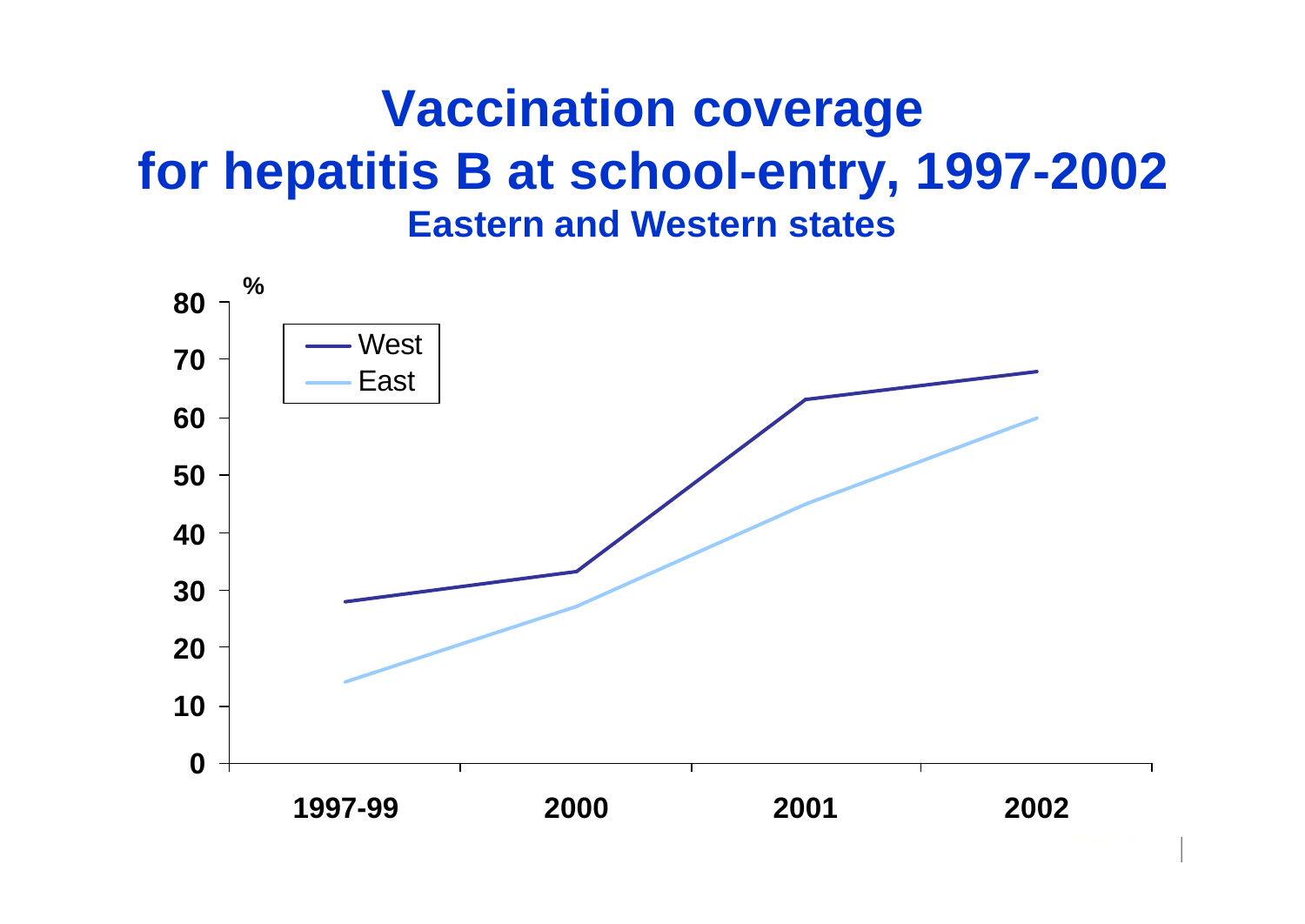### **Antenatal screening**

- routine screening of pregnant women for HBs-Ag (after 32 week of gestation)
- if positive, the newborn receives HB-Ig and active immunisation

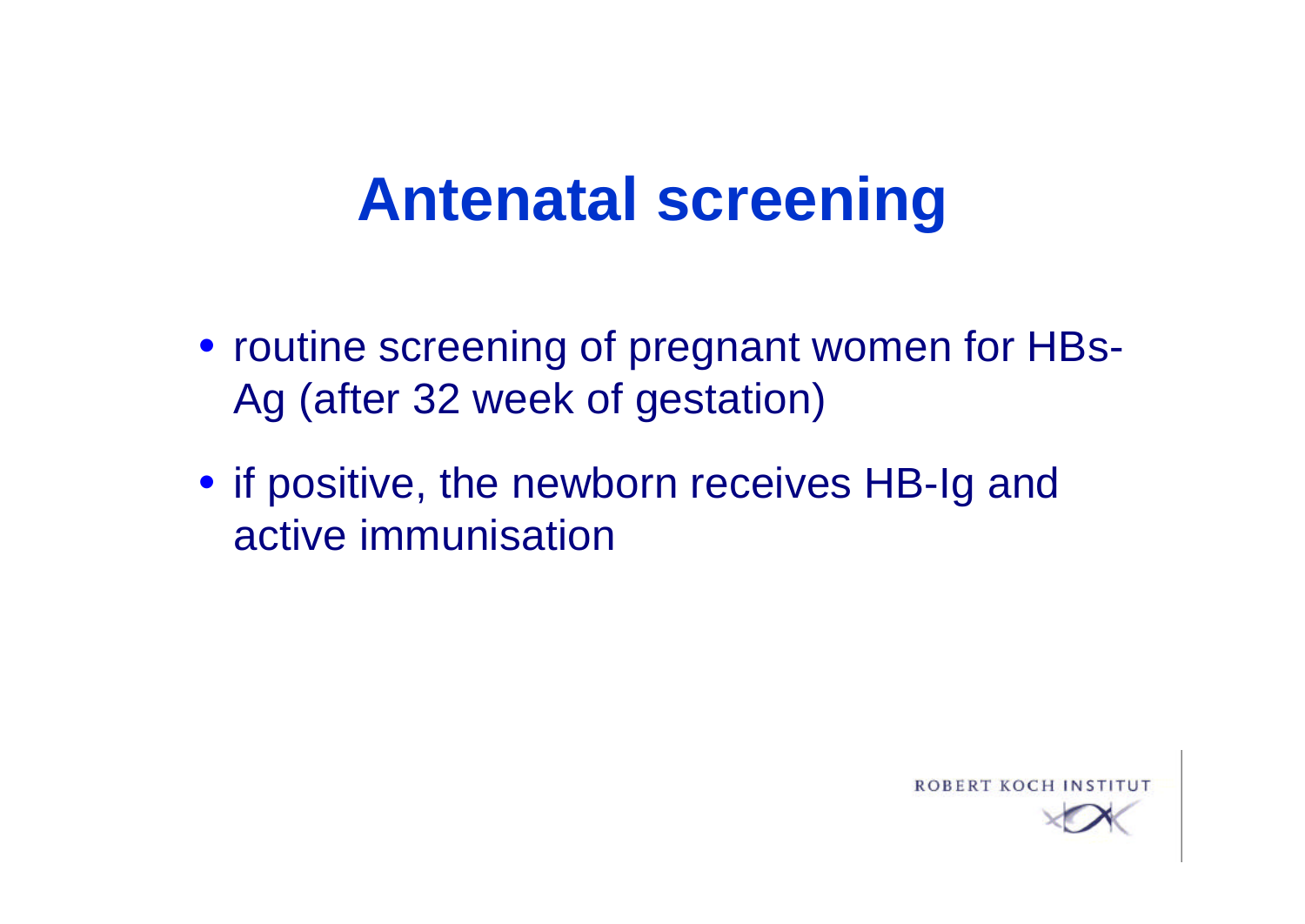**Clustering of cases of hepatitis B, German notification data, 2001-2002**

• in 2001, 33 clusters with less than 5 cases and one cluster with 18 cases were reported

• long-term care facility

- in 2002, 9 clusters with less than 5 cases and one cluster with 6 cases were reported
	- dialysis practice
	- $\rightarrow$  violation of hygiene standards